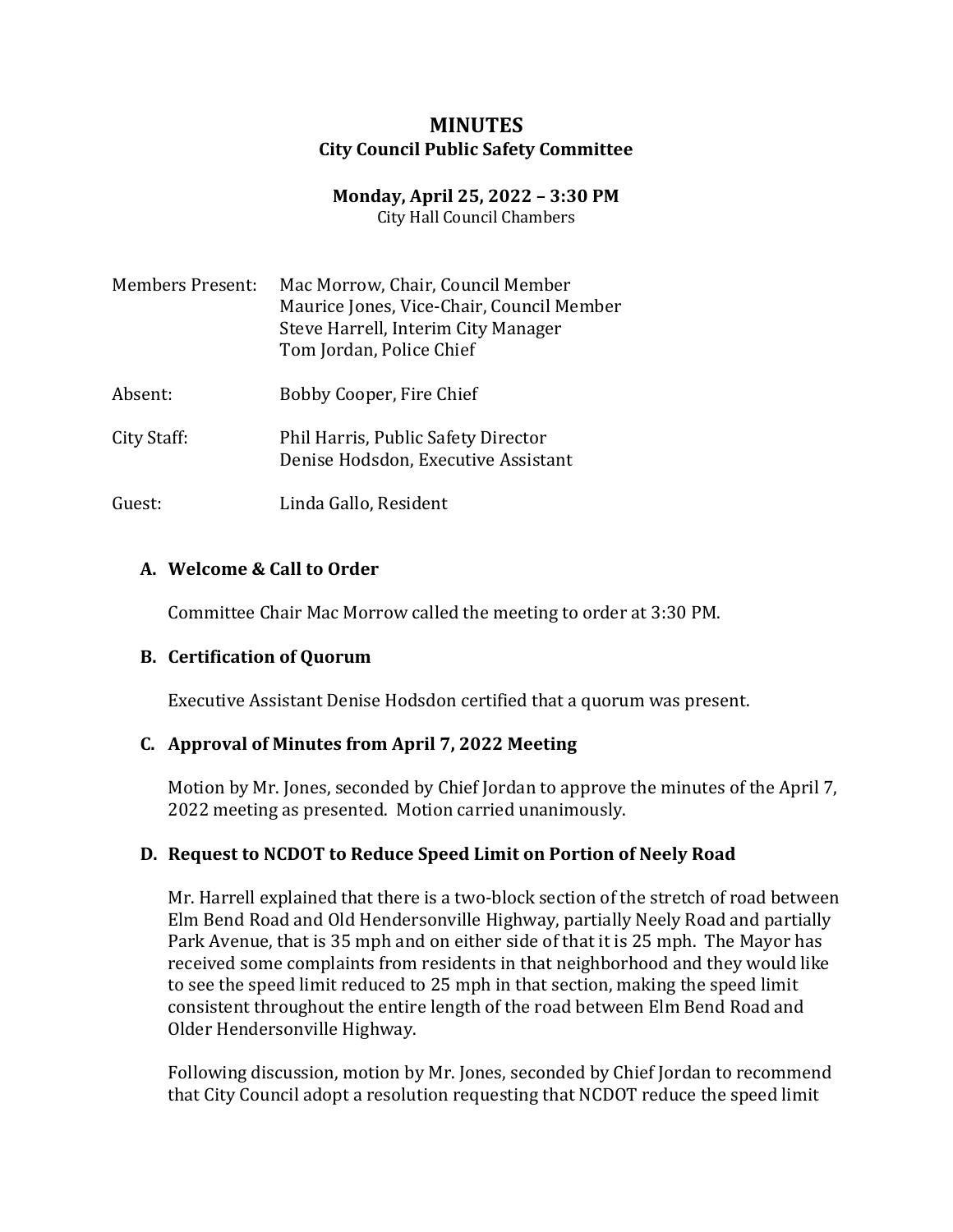of the two-block section from 35 mph to 25 mph. The motion carried unanimously.

## **E. Ordinance Amendment to Close Carver St. and Oaklawn Ave. to Semi-Truck Traffic**

Mr. Harrell provided some photos of a semi-truck that had made a left-hand turn off of Jordan Street onto Oaklawn Avenue where it stopped to make a delivery near the intersection of Carver Street, blocking the entire street. Mr. Harrell noted that the area of Oaklawn Avenue and Carver Street is almost all residential. He said the consideration is whether or not Oaklawn Avenue and Carver Street should be closed to semi-truck traffic.

Mr. Harrell mentioned that one thing to consider is that semi-trucks will make deliveries to Ace Hardware using Jordan Street and the only way to get out is via Oaklawn because England Street is a one-way street. On the other hand, England Street is plenty wide enough for a semi-truck to turn off of West Main Street, come up to Jordan, take a left onto Jordan to make their delivery, and then pull out onto Caldwell Street. We could contact the various trucking companies to let them know that they have to turn off of West Main Street onto England Street, and left onto Jordan Street rather than going the other way.

Following discussion, motion by Mr. Jones, seconded by Chief Jordan to recommend to City Council to close Oaklawn Avenue and Carver Street to 45-foot 5-axle semitrucks. The motion carried unanimously.

### **F. Updated Draft Traffic Calming Policy**

Phil Harris presented the updated draft Traffic Calming Policy, which included the three changes recommended by the committee at the last meeting:

- Increased percentage of neighborhood support from  $60\%$  to  $70\%$ ;
- Amended language regarding who votes (renter or owner); and
- Amended language to change the word "vote" to "support" or "non-support"

There was discussion regarding who gets to vote for rental properties. The committee agreed that the language should be amended to say that property stakeholders will be polled for support or non-support, and define property stakeholder as the person who pays City of Brevard utilities at that property and/or the registered property owner.

Motion by Mr. Jones, seconded by Chief Jordan to move forward with the edits as discussed and send to City Council with recommendation to adopt. The motion carried unanimously.